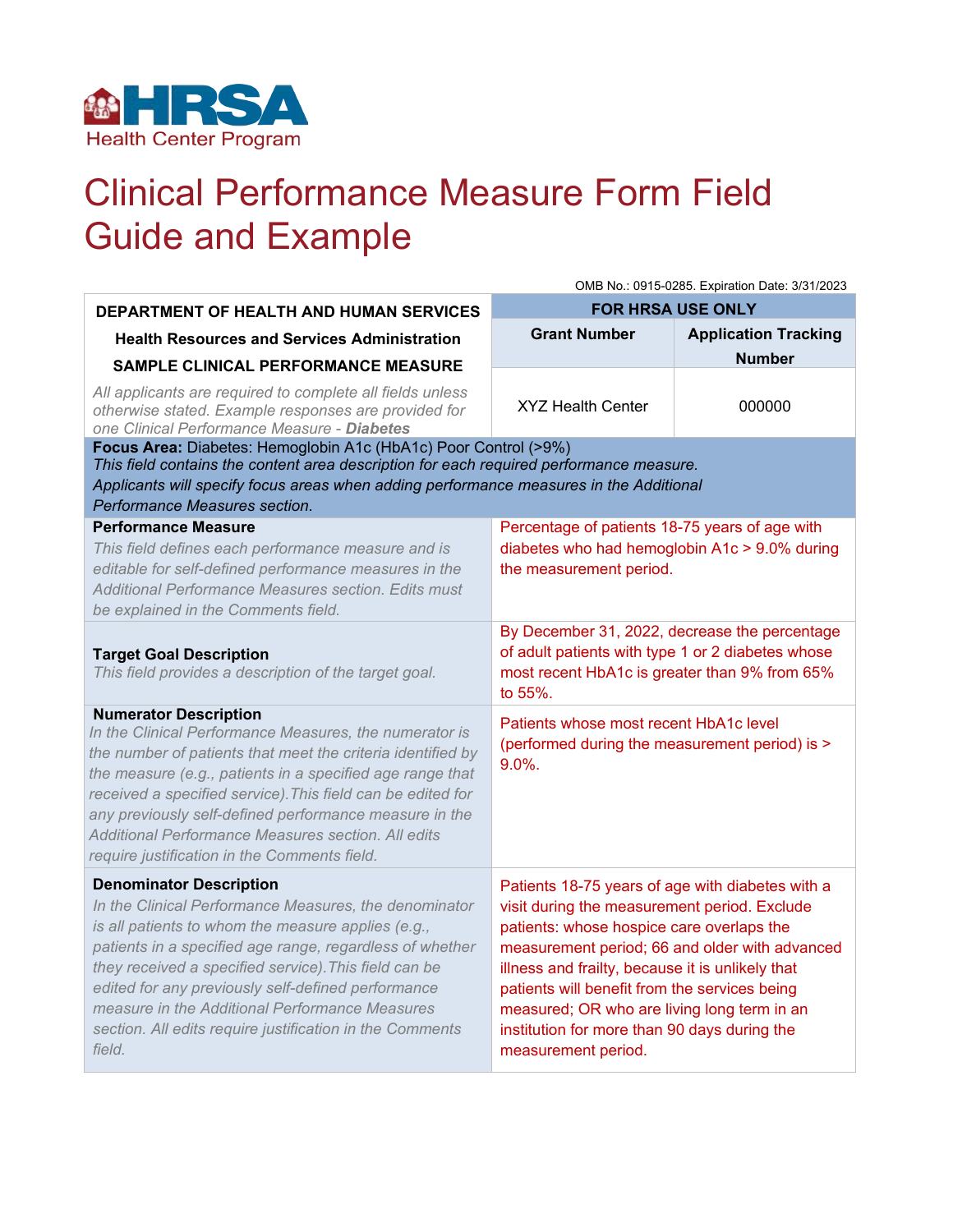| <b>DEPARTMENT OF HEALTH AND HUMAN SERVICES</b>                                                                                                                                                                                                                                                                                                                                               | <b>FOR HRSA USE ONLY</b>                                                                                                                                                                                                                                                                                        |                             |
|----------------------------------------------------------------------------------------------------------------------------------------------------------------------------------------------------------------------------------------------------------------------------------------------------------------------------------------------------------------------------------------------|-----------------------------------------------------------------------------------------------------------------------------------------------------------------------------------------------------------------------------------------------------------------------------------------------------------------|-----------------------------|
| <b>Health Resources and Services Administration</b>                                                                                                                                                                                                                                                                                                                                          | <b>Grant Number</b>                                                                                                                                                                                                                                                                                             | <b>Application Tracking</b> |
| <b>SAMPLE CLINICAL PERFORMANCE MEASURE</b>                                                                                                                                                                                                                                                                                                                                                   |                                                                                                                                                                                                                                                                                                                 | <b>Number</b>               |
| All applicants are required to complete all fields unless<br>otherwise stated. Example responses are provided for<br>one Clinical Performance Measure - Diabetes                                                                                                                                                                                                                             | <b>XYZ Health Center</b>                                                                                                                                                                                                                                                                                        | 000000                      |
| <b>Baseline Data</b><br>Competing continuation applicants: These fields will be<br>blank and editable for the new/revised Clinical<br>Performance Measures, since no UDS data is available.<br>Otherwise, data pre-populate from the UDS report and<br>are not editable. To report more current data for pre-<br>populated, non-editable data, include information in the<br>Comments field. | <b>Baseline Year: 2019</b><br><b>Measure Type: Percentage</b><br>Numerator: 2,600<br>Denominator: 4,000<br><b>Calculated Baseline: 65%</b>                                                                                                                                                                      |                             |
| New and competing supplement applicants: These fields<br>will be blank and editable.                                                                                                                                                                                                                                                                                                         |                                                                                                                                                                                                                                                                                                                 |                             |
| For previously-self defined performance measures in the<br>Additional Performance Measures section, pre-<br>populated information can be edited. Justification is<br>required in the Comments field.                                                                                                                                                                                         |                                                                                                                                                                                                                                                                                                                 |                             |
| <b>Progress Field</b><br>Competing continuation applicants MUST use this field<br>to provide information regarding progress since the<br>application that initiated the current budget period. State<br>If progress cannot be reported due to the required<br>measure being new/revised.<br>This field is not applicable for new and competing<br>supplement applicants.                     | Percentage of adult (18 to 75 years old) diabetic<br>patients whose HbA1c levels are greater than 9%<br>has decreased to 58%. This is a decrease of 1%<br>(from 59%) since submission of the FY 2020 BPR<br>and an overall decrease of 7% (from 65%) since<br>initiation of the current project period in 2018. |                             |
| Projected Data (by December 31, 2022)                                                                                                                                                                                                                                                                                                                                                        |                                                                                                                                                                                                                                                                                                                 |                             |
| This field provides the goal to be met by December 31,<br>2022.                                                                                                                                                                                                                                                                                                                              | 55%                                                                                                                                                                                                                                                                                                             |                             |
| Data Source & Methodology<br>Applicants are required to identify a data source and<br>discuss the methodology used to collect and analyze                                                                                                                                                                                                                                                    | Data Source: [X] EHR [ ] Chart Audit<br>[ ] Other (If Other, please specify) :                                                                                                                                                                                                                                  |                             |
| data.<br>For Clinical Performance Measures, applicants must<br>select the data source - EHR, Chart Audit, or Other<br>(please specify) - before describing the methodology.                                                                                                                                                                                                                  | <b>Data Source and Methodology Description:</b><br>Audit of all applicable patient records utilizing<br>EHR system installed in 2015. (Data from 2019<br>UDS report - data run occurred (1/7/2020).                                                                                                             |                             |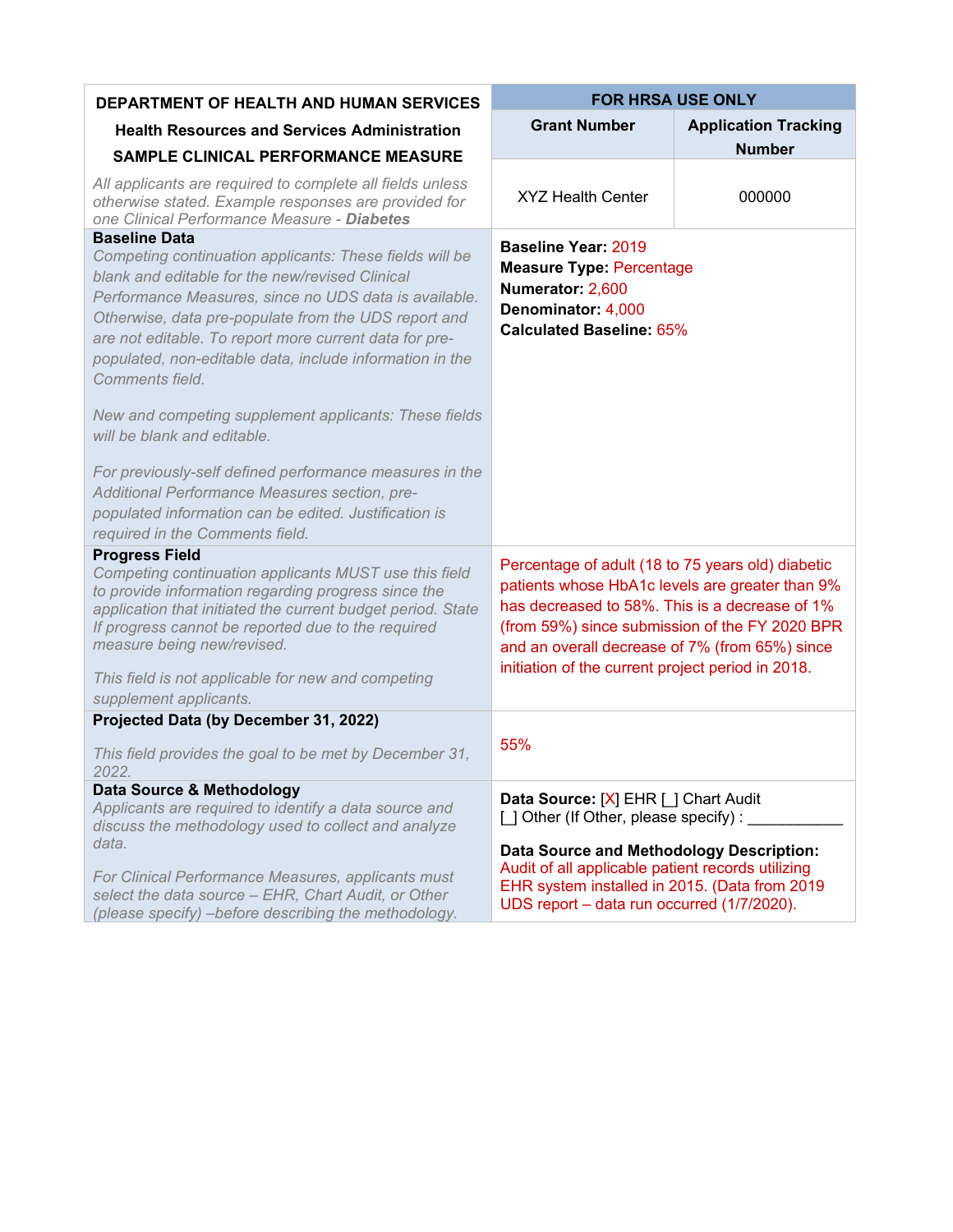| <b>DEPARTMENT OF HEALTH AND HUMAN SERVICES</b>                                                                                                                                                                                                                                                                                                      | <b>FOR HRSA USE ONLY</b>                                                                                                                                                                                                                                                                                                                                                                                                                                                                                                           |                             |
|-----------------------------------------------------------------------------------------------------------------------------------------------------------------------------------------------------------------------------------------------------------------------------------------------------------------------------------------------------|------------------------------------------------------------------------------------------------------------------------------------------------------------------------------------------------------------------------------------------------------------------------------------------------------------------------------------------------------------------------------------------------------------------------------------------------------------------------------------------------------------------------------------|-----------------------------|
| <b>Health Resources and Services Administration</b>                                                                                                                                                                                                                                                                                                 | <b>Grant Number</b>                                                                                                                                                                                                                                                                                                                                                                                                                                                                                                                | <b>Application Tracking</b> |
| SAMPLE CLINICAL PERFORMANCE MEASURE                                                                                                                                                                                                                                                                                                                 |                                                                                                                                                                                                                                                                                                                                                                                                                                                                                                                                    | <b>Number</b>               |
| All applicants are required to complete all fields unless<br>otherwise stated. Example responses are provided for<br>one Clinical Performance Measure - Diabetes                                                                                                                                                                                    | <b>XYZ Health Center</b>                                                                                                                                                                                                                                                                                                                                                                                                                                                                                                           | 000000                      |
| Key Factor and Major Planned Action #1<br>The Key Factor Type subfield requires applicants to                                                                                                                                                                                                                                                       | Key Factor Type: [X] Contributing [ ] Restricting                                                                                                                                                                                                                                                                                                                                                                                                                                                                                  |                             |
| select Contributing and/or Restricting factor categories.<br>Applicants must specify at least one key factor of each<br>type.<br>The Key Factor Description subfield provides a<br>description of the factors predicted to contribute to<br>and/or restrict progress toward stated goals.<br>The Major Planned Action Description subfield provides | <b>Key Factor Description:</b><br>XYZ offers a variety of pharmaceutical assistance<br>programs, including the provision of free,<br>discounted, or generic medications, as well as<br>medications through its 340B Federal Drug<br>Pricing arrangement. At least 70% of diabetic<br>patients are on a total of 3 to 8 medications,<br>because of co-morbidities and complications. The<br>pharmaceutical assistance programs improve<br>compliance by helping relieve the financial burden<br>of multiple prescribed medications. |                             |
| a description of the major actions planned for<br>addressing key factors. Applicants must use this subfield<br>to provide planned overarching action steps and                                                                                                                                                                                      |                                                                                                                                                                                                                                                                                                                                                                                                                                                                                                                                    |                             |
| strategies for achieving each performance measure.                                                                                                                                                                                                                                                                                                  | <b>Major Planned Action Description:</b><br>Increase education and outreach efforts to<br>diabetic patients on using the pharmaceutical<br>assistance programs to improve medication<br>adherence and ultimately improve HbA1c.                                                                                                                                                                                                                                                                                                    |                             |
|                                                                                                                                                                                                                                                                                                                                                     | Key Factor Type: [ ] Contributing [X] Restricting                                                                                                                                                                                                                                                                                                                                                                                                                                                                                  |                             |
| Key Factor and Major Planned Action #2                                                                                                                                                                                                                                                                                                              | <b>Key Factor Description:</b><br>Integrating Diabetes Collaborative activities into<br>the current work flow remains challenging. The<br>agency-wide team would like to meet more<br>frequently, but providers have little allocated<br>administrative time and full clinical schedules. Any<br>additional system stress negatively affects patient<br>care management.                                                                                                                                                           |                             |
|                                                                                                                                                                                                                                                                                                                                                     | <b>Major Planned Action Description:</b><br>Implement daily huddles with the care team that<br>includes time to share quality dashboard updates<br>and discuss interventions to improve care<br>delivery.                                                                                                                                                                                                                                                                                                                          |                             |
| <b>Comments (optional)</b><br>Provide justifications required from changes made to<br>other form fields, as well as any additional information<br>desired.                                                                                                                                                                                          | XYZ is participating in a state-wide initiative to<br>improve outcomes for patients with diabetes.                                                                                                                                                                                                                                                                                                                                                                                                                                 |                             |
| Competing continuation applicants: May provide<br>baseline data updates, as applicable, and/or other<br>comments as desired.<br>Public Burden Statement: Health centers (section 330 grapt funded and Eederally Qualified Health Center look-alikes) deliver comprehensive                                                                          |                                                                                                                                                                                                                                                                                                                                                                                                                                                                                                                                    |                             |

lurden Statement: Health centers (section 330 grant funded and Federally Qualified Health Center look-alikes) deliver comprehensive, high quality, cost-effective primary health care to patients regardless of their ability to pay. The Health Center Program application forms provide essential information to HRSA staff and objective review committee panels for application evaluation; funding recommendation and approval; designation; and monitoring. The OMB control number for this information collection is 0915-0285 and it is valid until 3/31/2023. This information collection is mandatory under the Health Center Program authorized by section 330 of the Public Health Service (PHS) Act (42 [U.S.C. 254b\)](http://uscode.house.gov/view.xhtml?req=granuleid:USC-prelim-title42-section254b&num=0&edition=prelim). Public reporting burden for this collection of information is estimated to average 3.5 hours per response, including the time for reviewing instructions, searching existing data sources, and completing and reviewing the collection of information. Send comments regarding this burden estimate or any other aspect of this collection of information, including suggestions for reducing this burden, to HRSA Reports Clearance Officer, 5600 Fishers Lane, Room 14N136B, Rockville, Maryland, 20857 or paperwork@hrsa.gov.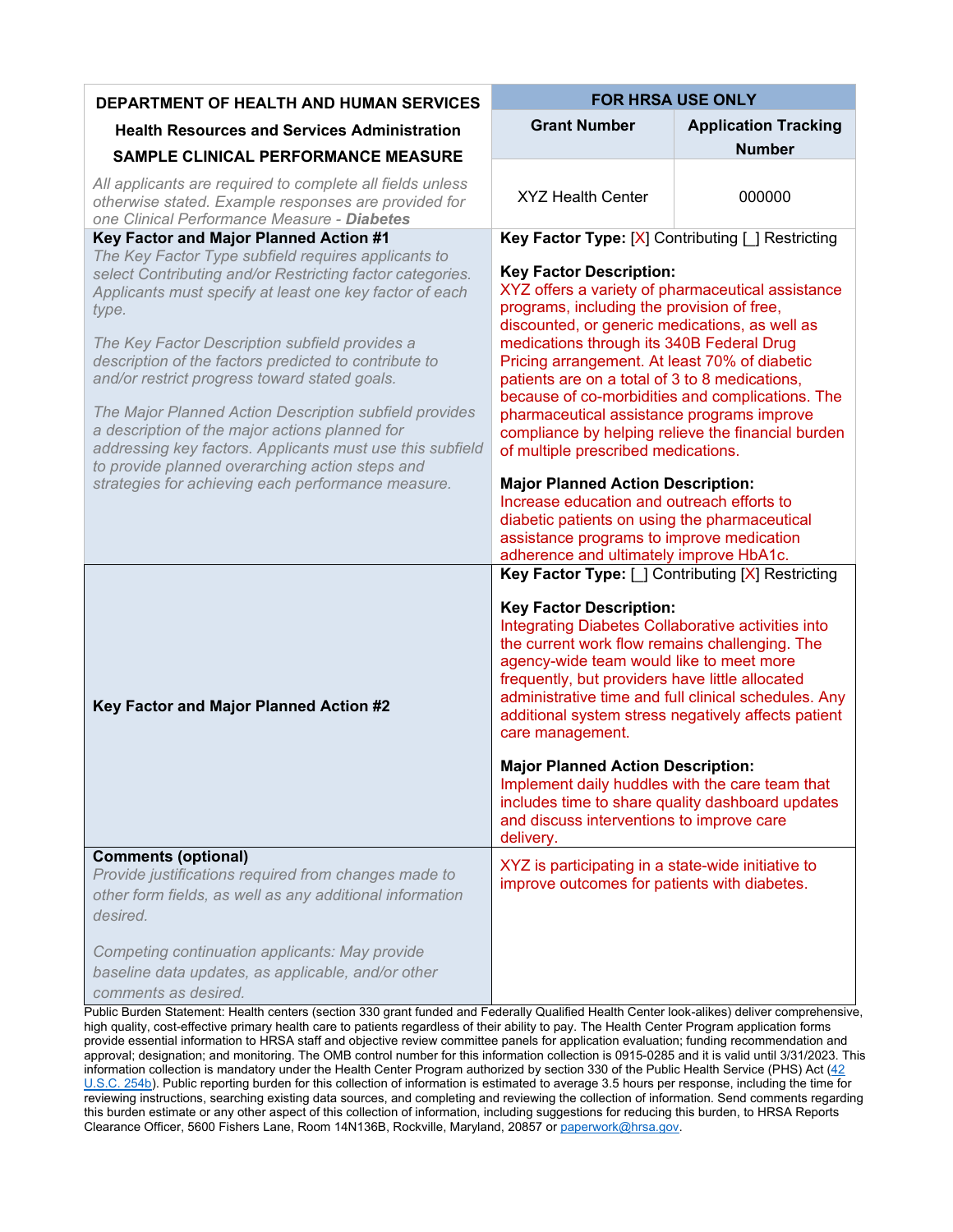## **Important Details about the Performance Measures Forms**

- Develop baselines for performance measures from data that are valid, reliable, and whenever possible, derived from current information management systems. Data sources may include electronic health records, disease registries, and/or chart sampling. If baselines are not yet available, enter 0 and provide a date by which baseline data will be available in the Comments field.
- **Competing continuation applicants:** You cannot change the pre-populated baseline data (from the 2019 UDS report) for required performance measures, except for measures that are new/revised for FY 2021: Depression Remission at 12 Months (new), Breast Cancer Screening (new), HIV Screening (new), and HIV Linkage to Care (revised). Refer to the Performance Measure Crosswalk at the [SAC Technical Assistance webpage.](https://bphc.hrsa.gov/program-opportunities/sac)
- Goals (projected data) should be realistic for achievement by December 31, 2022 (in calendar year 2022). They should be based on data trends and expectations, factoring in predicted contributing and restricting factors.
- **Competing continuation applicants:** You are encouraged to use your UDS Health Center Trend Report and/or Summary Report available in the Electronic Handbooks (EHBs) when considering how improvements to past performance can be achieved. For help with accessing reports in EHBs, contact the Health Center Program Support by submitting the [BPHC Contact](https://bphccommunications.secure.force.com/ContactBPHC/BPHC_Contact_Form)  [form](https://bphccommunications.secure.force.com/ContactBPHC/BPHC_Contact_Form) or calling 877-464-4772.
- **HIV Linkage to Care:** A goal greater than zero should be entered and tracked for potential future patients that may be newly diagnosed with HIV. Achievement of the goal is not expected if no patients are diagnosed with HIV during the reporting period.
- In addition to the required Clinical and Financial Performance Measures, you may identify other measures relevant to your target population and/or health center. Each additional measure must be defined by a numerator and denominator, and progress must be tracked over time.
- If you are applying for funds to serve special populations (i.e., MHC, HCH, PHPC), you **must include** at least one self-defined additional clinical performance measure for each targeted special population. The additional measure(s) should address the unique health care needs of these populations.
- **Competing continuation applicants:** If you no longer track a previously self-defined measure in the Additional Performance Measures section, note this by marking the measure *Not Applicable* and including a justification in the Comments field as to why reporting is no longer possible and/or relevant.
- The **Dental Sealants for Children** performance measure is currently only required for health centers that provide preventive dental services directly and/or by a formal arrangement in which the health center pays for the service [\(Form 5A: Services Provided,](https://bphc.hrsa.gov/programopportunities/fundingopportunities/SAC/index.html) Columns I and/or II). If you only provide preventive dental services via a formal referral [\(Form 5A: Services Provided,](https://bphc.hrsa.gov/programopportunities/fundingopportunities/SAC/index.html) Column III), you may set the goal for the Dental Sealants for Children performance measure as 0 and track at least one self-defined Oral Health performance measure.